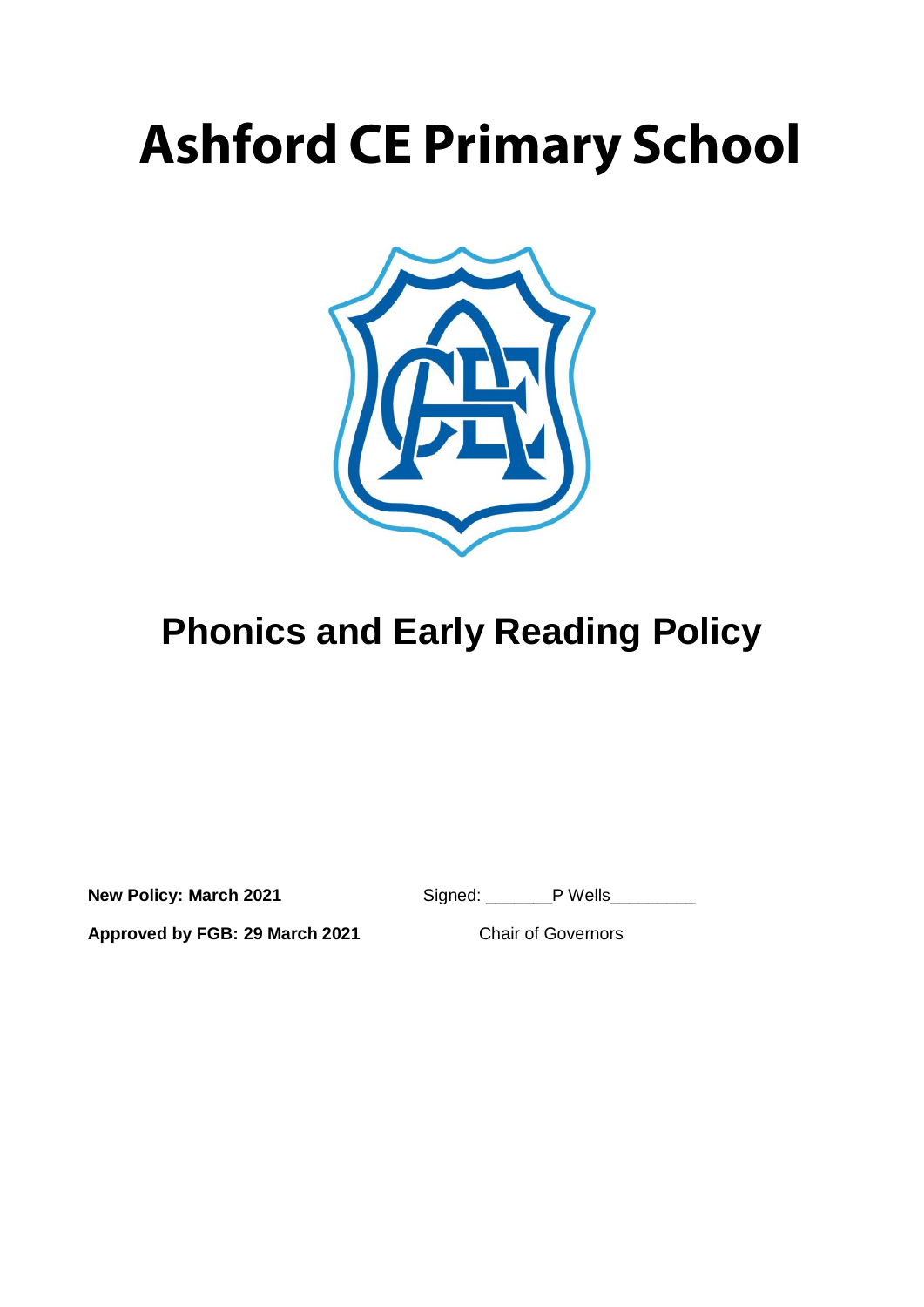### **Phonics and Early Reading Policy**

#### **Our School Vision**

We are a caring Christian community where everyone adopts an "I can" attitude; everyone feels valued, safe and loved by God. We celebrate our God-given individuality, achievements and talents and we aspire, with God's help, to become the best that we can be. We believe that each one of us has the ability to achieve our highest potential, living and learning in the fullness of God.

I can do all things through Christ who gives me strength.

*Philippians 4v13*

#### **Intent**

At Ashford CE Primary**,** we believe that all children can become fluent readers and writers. This is why we teach reading through Little Wandle Letters and Sounds Revised, which is a systematic and synthetic phonics programme. We start teaching phonics in Reception and follow the [Little Wandle Letters and Sounds Revised](https://wandlelearningtrust.sharepoint.com/sites/WTSA2/Shared%20Documents/Forms/AllItems.aspx?csf=1&web=1&e=dA5Kg8&cid=c07c4b6e%2D7eff%2D4834%2Db0a2%2De34e77f1195a&FolderCTID=0x0120002B68E4606EDEEB42917E483D1520364F&id=%2Fsites%2FWTSA2%2FShared%20Documents%2FLetters%20and%20Sounds%2FLetters%20and%20Sounds%20Revised%2FSigned%20off%20files%2FProgramme%20Overview%5FReception%20and%20Year%201%2Epdf&parent=%2Fsites%2FWTSA2%2FShared%20Documents%2FLetters%20and%20Sounds%2FLetters%20and%20Sounds%20Revised%2FSigned%20off%20files)  [progression,](https://wandlelearningtrust.sharepoint.com/sites/WTSA2/Shared%20Documents/Forms/AllItems.aspx?csf=1&web=1&e=dA5Kg8&cid=c07c4b6e%2D7eff%2D4834%2Db0a2%2De34e77f1195a&FolderCTID=0x0120002B68E4606EDEEB42917E483D1520364F&id=%2Fsites%2FWTSA2%2FShared%20Documents%2FLetters%20and%20Sounds%2FLetters%20and%20Sounds%20Revised%2FSigned%20off%20files%2FProgramme%20Overview%5FReception%20and%20Year%201%2Epdf&parent=%2Fsites%2FWTSA2%2FShared%20Documents%2FLetters%20and%20Sounds%2FLetters%20and%20Sounds%20Revised%2FSigned%20off%20files) which ensures children build on their growing knowledge of the alphabetic code, mastering phonics to read and spell as they move through school.

As a result, all of our children are able to tackle any unfamiliar words as they read. At Ashford CE Primary, we also model the application of the alphabetic code through phonics in shared reading and writing, both inside and outside of the phonics lesson and across the curriculum. We have a strong focus on language development for our children because we know that speaking and listening are crucial skills for reading and writing in all subjects.

We value reading as a crucial life skill. By the time children leave us, they read confidently for meaning and regularly enjoy reading for pleasure.

We believe teaching every child to read is so important and we have a phonics and early reading leader who drives the programme in our school. They monitor and support our reading team, ensuring that everyone teaches with fidelity to the Little Wandle Letters and Sounds Revised programme.

#### **Implementation**

#### **Daily phonics lessons in Reception and Year 1**

- We teach phonics for 30 minutes a day. In Reception, we build from 10-minute lessons, with additional daily oral blending games, to the full-length lesson as quickly as possible. Each Friday, we review the week's teaching to help children become fluent readers.
- Children make a strong start in Reception: teaching begins in Week 2 of the Autumn term.

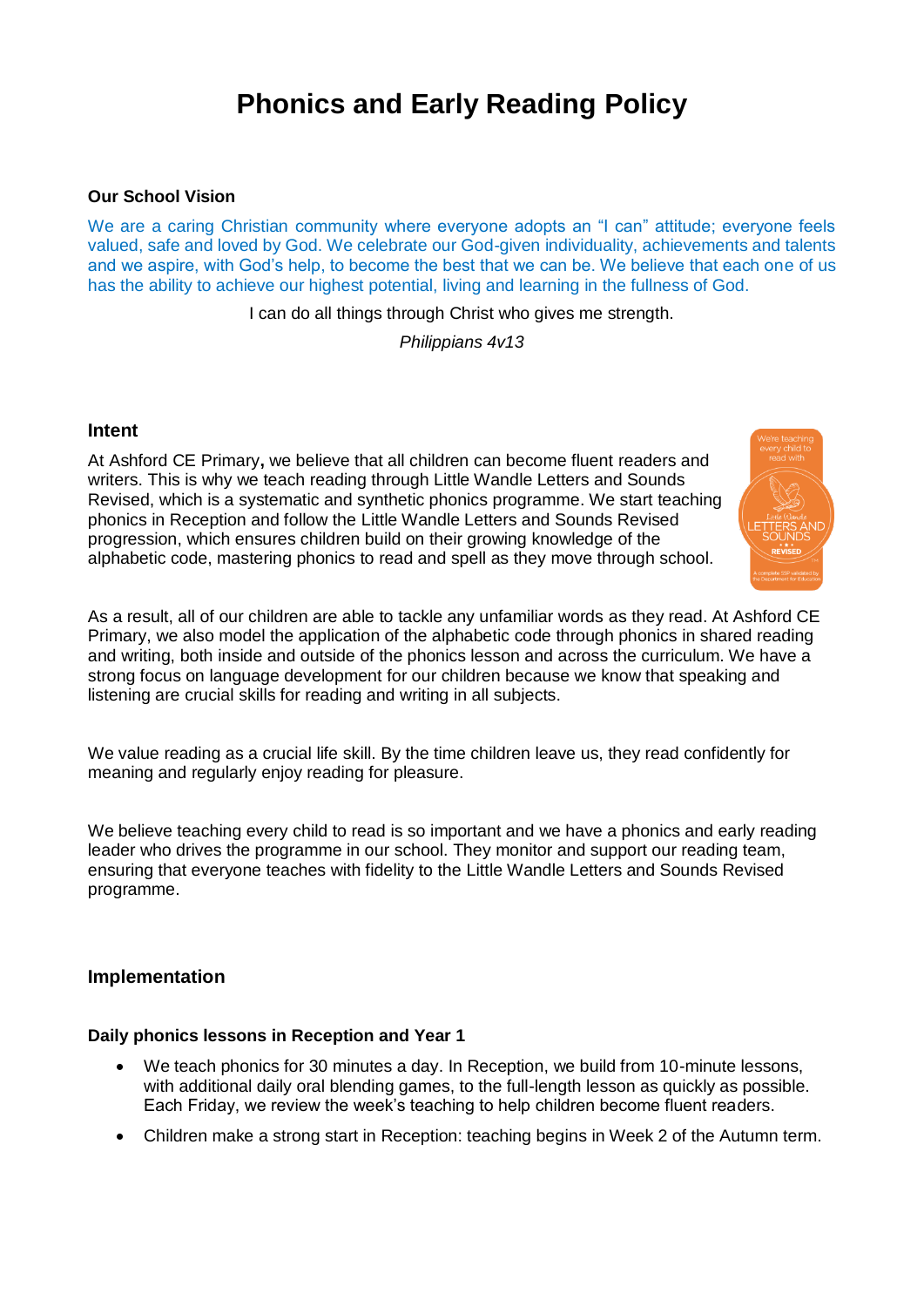- We follow the [Little Wandle Letters and Sounds Revised expectations of progress:](https://wandlelearningtrust.sharepoint.com/sites/WTSA2/Shared%20Documents/Forms/AllItems.aspx?csf=1&web=1&e=dA5Kg8&cid=c07c4b6e%2D7eff%2D4834%2Db0a2%2De34e77f1195a&FolderCTID=0x0120002B68E4606EDEEB42917E483D1520364F&id=%2Fsites%2FWTSA2%2FShared%20Documents%2FLetters%20and%20Sounds%2FLetters%20and%20Sounds%20Revised%2FSigned%20off%20files%2FProgramme%20Overview%5FReception%20and%20Year%201%2Epdf&parent=%2Fsites%2FWTSA2%2FShared%20Documents%2FLetters%20and%20Sounds%2FLetters%20and%20Sounds%20Revised%2FSigned%20off%20files)
	- o Children in Reception are taught to read and spell words using Phase 2 and 3 Grapheme Phoneme Correspondence (GPCs), and words with adjacent consonants (Phase 4) with fluency and accuracy.
	- $\circ$  Children in Year 1 review Phase 3 and 4 and are taught to read and spell words using Phase 5 GPCs with fluency and accuracy.

#### **Daily keep-up lessons ensure every child learns to read**

- Any child who needs additional practice has daily Keep-up support, taught by a fully trained adult. Keep-up lessons match the structure of class teaching, and use the same procedures, resources and mantras, but in smaller steps with more repetition, so that every child secures their learning.
- We timetable daily phonics lessons for any child in Year 2 or 3 who is not fully fluent at reading or has not passed the Phonics screening check. These children urgently need to catch up, so the gap between themselves and their peers does not widen. We use the Little Wandle Letters and Sounds Revised assessments to identify the gaps in their phonic knowledge and teach to these using the Keep-up resources – at pace.
- If any child in Year 3 to 6 has gaps in their phonic knowledge when reading or writing, we plan phonics 'catch-up' lessons to address specific reading/writing gaps. These short, sharp lessons last 10 minutes and take place at least three times a week.

#### **Teaching reading: Reading practice sessions three times a week**

- We teach children to read through reading practice sessions three times a week. These:
	- $\circ$  are taught by a fully trained adult to small groups of approximately six children
	- o use books matched to the children's secure phonic knowledge using the Little Wandle Letters and Sounds Revised assessments and book matching grids.
- Each reading practice session has a clear focus, so that the demands of the session do not overload the children's working memory. The reading practice sessions have been designed to focus on three key reading skills:
	- o decoding
	- o prosody: teaching children to read with understanding and expression
	- o comprehension: teaching children to understand the text.
- In Reception these sessions start in Week 4. Children who are not yet decoding have daily additional blending practice in small groups, so that they quickly learn to blend and can begin to read books.
- In Year 2 and 3, we continue to teach reading in this way for any children who still need to practise reading with decodable books.

#### **Home reading**

- The decodable reading practice book is taken home to ensure success is shared with the family.
	- $\circ$  During each week children will also take home a 'book to share' with their parents and reading for pleasure books also go home for parents to read to children. Each book has a bookmark with it which explains to parents whether it is a book to share or for the child to read independently.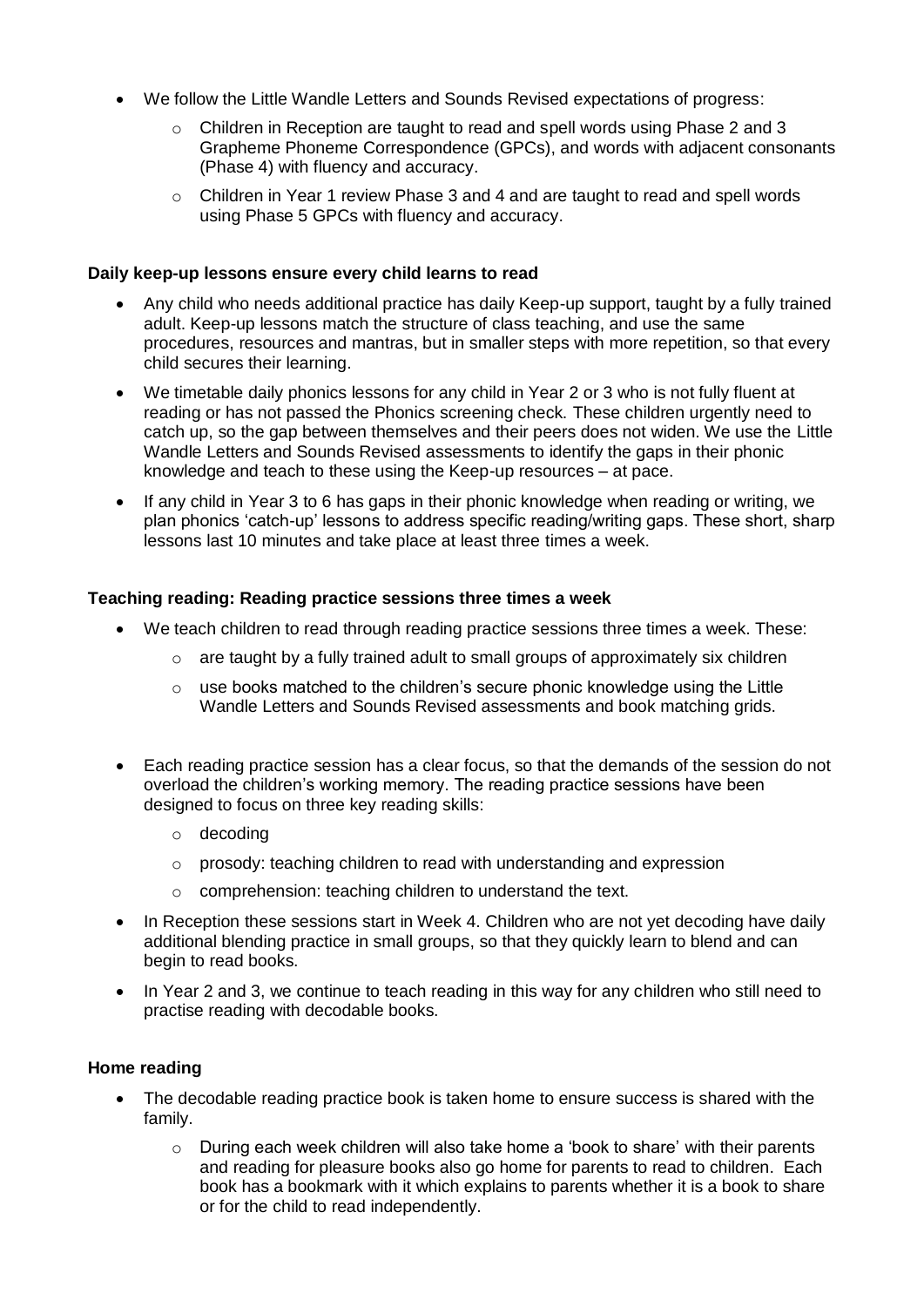$\circ$  We use the [Little Wandle Letters and Sounds Revised parents' resources](https://www.littlewandlelettersandsounds.org.uk/resources/for-parents/) to engage our families and share information about phonics, the benefits of sharing books, how children learn to blend and other aspects of our provision, both online and through workshops.

#### **Additional reading support for vulnerable children**

 Children who are receiving additional phonics keep-up sessions also have the opportunity to read their reading books to adults in school on a regular basis.

#### **Ensuring consistency and pace of progress**

- Every teacher in our school has been trained to teach reading, so we have the same expectations of progress. We all use the same language, routines and resources to teach children to read so that we lower children's cognitive load.
- Weekly content grids map each element of new learning to each day, week and term for the duration of the programme.
- Lesson templates, Prompt cards and How to videos ensure teachers all have a consistent approach and structure for each lesson.
- The Reading Leader and SLT use the Audit and Prompt cards to regularly monitor and observe teaching; they use the summative data to identify children who need additional support and gaps in learning.

#### **Ensuring reading for pleasure**

*'Reading for pleasure is the single most important indicator of a child's success.'* (OECD 2002) *'The will influences the skill and vice versa.'* (OECD 2010)

We value reading for pleasure highly and work hard as a school to grow our Reading for Pleasure pedagogy.

- We read to children every day. We choose these books carefully as we want children to experience a wide range of books, including those that reflect the children at our school and our local community as well as books that open windows into other worlds and cultures.
- Every classroom has an inviting book corner that encourages a love for reading. We curate these books and talk about them to entice children to read a wide range of books.
- In Reception, children have access to the reading corner every day in their free flow time and the books are continually refreshed.
- Children all have a home reading record. The parent/carer records comments to share with the adults in school and the adults will write in this on a regular basis to ensure communication between home and school.
- As the children progress through the school, they are encouraged to write their own comments and keep a list of the books/authors that they have read.
- Reception children visit the local library as a part of their 'Once upon a time' theme.